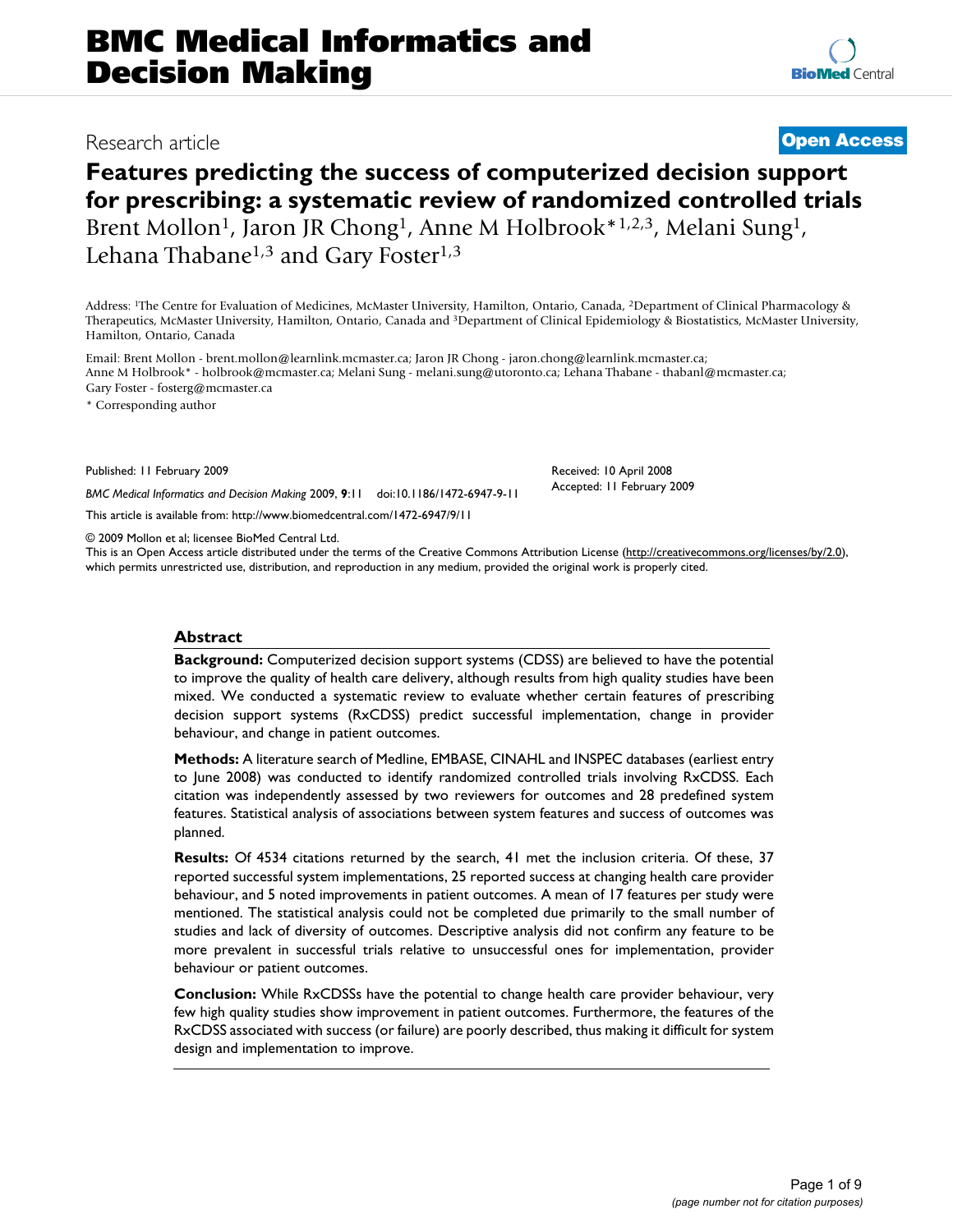# **Background**

Prescribing skills are core to the practice of medicine. As in most developed countries, prescription drugs are currently the fastest growing cost category in Canadian healthcare, exceeding \$22 billion annually and increasing at 10.5% yearly [1]. With this increase in medication prescribing follows the potential for adverse drug events, including prescribing errors. It is estimated that medication errors occur in 57 per 1000 orders, with 18.7 – 57.7% of these errors having the potential for harm [2]. The suggestion that detection of preventable errors by health care professionals could improve patient safety and reduce the cost of adverse drug events [3], has been sufficient to spawn a multitude of medication safety initiatives with limited rigorous evaluation of their benefits and harms. Although they have several uses, the main interest in electronic health records (EHR) and computerized decision support systems (CDSS) is to improve patient outcomes by influencing the decision making process of providers [4-6]. CDSS provide patient-specific advice by using algorithms to compare patient characteristics against a knowledge base [7-9]. Prescribing CDSS (RxCDSS) specifically deal with medications and can support basic (e.g. checking for drug-drug interactions) to complex (e.g. integrating patient-specific diagnoses, risk factors, and prior treatments to make a drug recommendation) functions [10]. These systems may include, but do not require, a formal e-prescribing link with pharmacies.

Reviews evaluating the literature surrounding decision support have noted that technologies have the potential to improve practitioner performance, but effects on patient outcomes are still unclear [11-15]. Several features have been linked with successful clinical decision support. These include use of a computer to generate the decision support based on automated EHR data analysis, including provision of recommendations instead of just assessments, and provision of the decision support at the time and location of decision-making and in synchrony with usual clinician workflow [11,12,14,15].

However, only one of these reviews [14] limited their analysis to high quality evidence (randomized controlled trials). None of the reviews systematically separated outcomes by their natural hierarchy of difficulty – system implementation, provider behaviour change and patient outcomes, and focused on features predicting success versus failure for each outcome domain. Finally, while one review was limited to drug order entry systems [14], no study to date has examined all RxCDSS irrespective of the presence of this system feature.

Our objective was to conduct a systematic review of randomized trials, to evaluate the effectiveness of RxCDSS using a hierarchical approach to defining success, and to

determine which features of system design or implementation were associated with the success or failure of RxCDSS implementation, change in provider behaviour, and change in patient outcomes.

# **Methods**

The two primary research questions of this review were: (1) When evaluated rigorously in randomized controlled trials, have current RxCDSS successfully been implemented and altered physician prescribing or patient outcomes? Furthermore, (2) what features of these RxCDSS are associated with success versus failure? Based on the literature and our own experience, we hypothesized that: a) high quality studies of RxCDSS may report successful implementation, but fewer have changed prescriber behaviour and fewer still have demonstrated improved patient outcomes and b) a number of RxCDSS features will be associated with successful versus unsuccessful outcomes as defined above.

# *RxCDSS Features*

Potentially important features were identified primarily from our own e-health research program and clinical experience [16] as well as reviews of the literature [11,12,17-19]. A list of 40 features was generated, 12 features were ultimately removed during the review process due to lack of reporting or inability to assess. The remaining 28 features were grouped into 4 categories: Pure technical features, Technical/user interactions, Logic of decision support, and Developmental and Administrative environment (see Figure 1; Additional File 2).

#### *Study Inclusion/Exclusion*

We included reports of RCTs of RxCDSS published in English. We considered a RxCDSS to be an intervention which utilized a computer to analyze patient-specific information to advise a prescriber (primarily a physician) or pharmacist when they were writing or filling a prescription, respectively. Although the decision support itself had to be generated electronically, the support could be delivered by any means (e.g. computer terminal, fax, mail, patient record insert). We only considered systems which intervened before a drug therapy had been chosen by a physician, or had the ability to suggest alternate therapies (i.e. a drug different then that initially prescribed) to be a RxCDSS. These are the more challenging decisions for which to intervene and change. Systems whose sole purpose was to offer 'fine-tuning' advice on a pre-defined therapy – usually dose modification – were not included in this review. Systems primarily focused on diagnosis, vaccination, or nutrition, were also excluded.

#### *Search Strategy*

We searched the databases Medline, EMBASE, CINAHL, and INSPEC for articles published since the earliest entry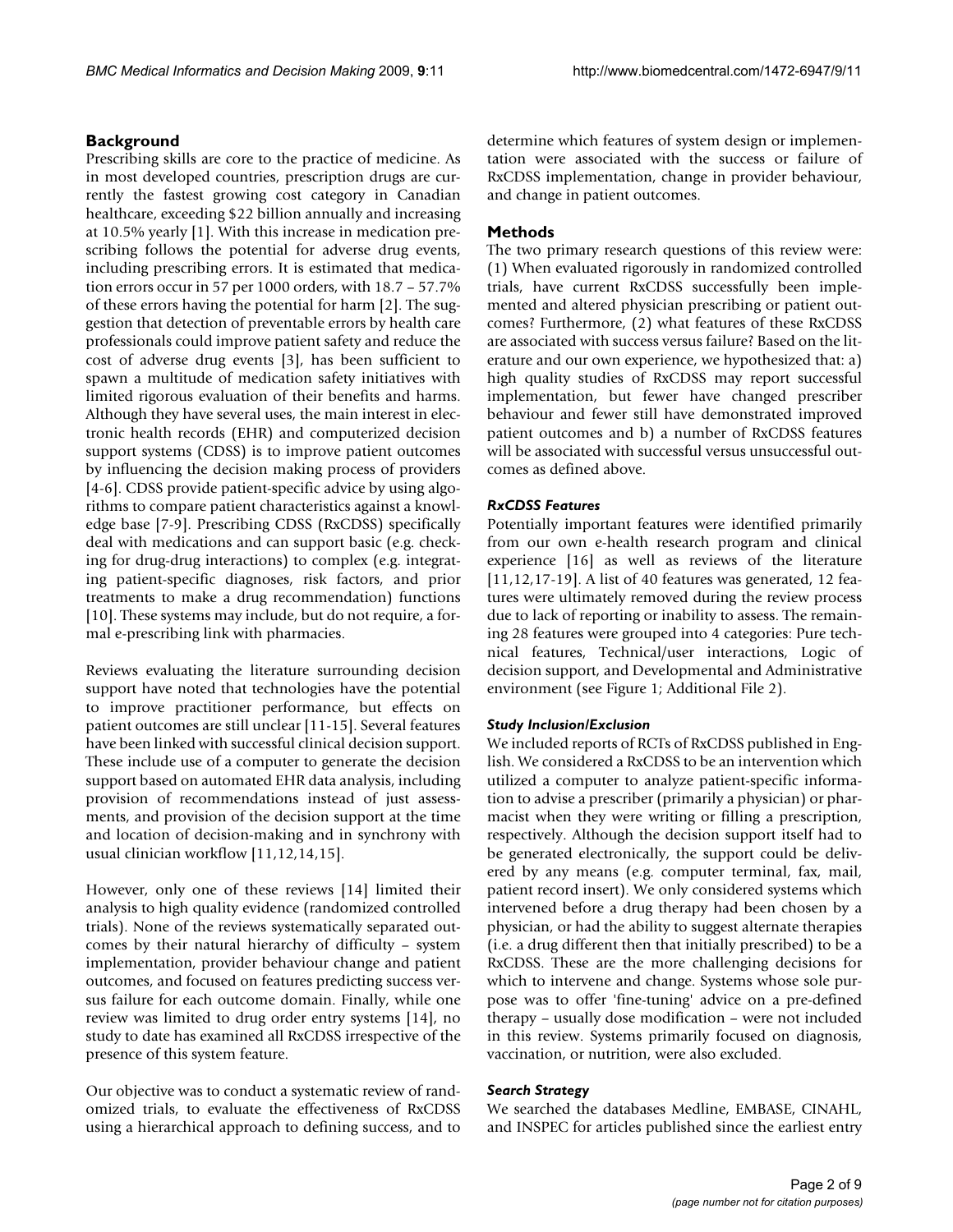| <b>Pure Technical Features</b>                                              | Logic of Decision Support                                            |
|-----------------------------------------------------------------------------|----------------------------------------------------------------------|
| Integration with charting order entry system to support workflow efficiency | Provision of a recommendation, not just an assessment                |
| The system is fast                                                          | User(s) engaged in recommendation rationale                          |
| Data standards support integration with EHRs, legacy systems                | Justification of decision support via provision of research evidence |
| CDSS could be readily transported to another site (generalizability)        | Assessment and recommendations are accurate and reliable             |
| The system is always up and running                                         |                                                                      |
| Technical/User Interactions                                                 | Developmental/Administrative Environment                             |
| Computers are readily available in convenient locations for users           | Local user involvement in development process                        |
| The CDSS supports the user(s) task at hand                                  | User(s) is/are early adapters                                        |
| Automatic provision of decision support as part of clinician workflow       | Active involvement of local opinion leaders                          |
| No need for additional clinician data entry                                 | Organization fosters and acts on improvement suggestions             |
| Reasons are requested when recommendations not followed                     | CDSS launch supported by educational campaign                        |
| Provision of decision support at time and location of decision making       | Interested users have the freedom to embrace the CDSS without        |
| Recommendations executed by noting agreement                                | waiting for multiple colleagues or staff to approve                  |
| Saves clinicians time or requires minimal time to use                       | CDSS developers are also evaluators                                  |
| Clear and intuitive user interface with prominent display of advice         | Setting has learners involved                                        |
| Provision of decision support goes to patients as well as providers         |                                                                      |
| Clear incentive for user(s) to use system                                   |                                                                      |
|                                                                             |                                                                      |
| Fioure l                                                                    |                                                                      |

#### **Fig**

**List of RxCDSS features evaluated**. This figure summarizes the RxCDSS features evaluated in this review.

to June 2008. The detailed search strategy is shown in Additional File 3. The search was individually tailored for each database, with search terms from domains of study methodology, general CDSS terms and RxCDSS identifiers. These included: randomized controlled trial, artificial intelligence, decision support systems, computer-assisted therapy, computerized medical records system, reminder systems, hospital information systems, computer systems, decision support techniques, ambulatory care information systems, computer assisted decision making, medical errors, therapeutic uses, drug therapy, drug information services, drug interactions, drug monitoring, guideline adherence, medication systems, drug administration schedule, drug costs, drug dose-response relationship, and computer assisted drug therapy. A pilot test was completed to ensure that known relevant studies were identified. All citations obtained were downloaded into Reference Manager, version 11.0.

#### *Study Selection*

The titles of all returned studies were reviewed, and those potentially matching our definition of a RxCDSS were kept. Next, the abstracts were assessed independently by two reviewers to determine whether the studies met the inclusion criteria. Disagreements between reviewers were resolved by consensus and, if necessary, by arbitration of a third reviewer. If uncertain whether a study met the inclusion criteria, it moved to the next stage of assessment in order to decrease the likelihood that a relevant study was overlooked.

During full-text review, articles were once again reviewed independently using detailed data extraction forms which extracted details on methods, study validity, study outcomes and features. Before use, the data extraction forms were critiqued for face validity by a panel of methodologists experienced in systematic reviews and CDSS. The forms were also piloted to improve usability.

#### *Analysis*

Methodological quality of each RCT was assessed using a modified scale adapted from Garg *et al* [11]. Our rating system assessed studies on four potential sources of bias: unit of allocation, presence of baseline differences between groups potentially linked to study outcomes, objectiveness of outcome, and completeness of follow-up. Each source of bias was rated on a scale of 0 to 2, with 2 indicating the highest methodological quality. The results of this evaluation were summed with a maximum total possible score of 8.

Study outcomes were assessed for success in each of our three domains of focus: 'Implementation', 'Change in Health Care Provider Behaviour', and 'Change in Patient Outcomes'. Implementation was considered successful if the RxCDSS was successfully introduced and utilized by the clinical staff. A successful change in provider behaviours required reporting of changes such as a decrease in inappropriate prescribing or a change to a more cost-effective therapy. Lastly, impact on patient outcomes was considered successful if the study reported improvements in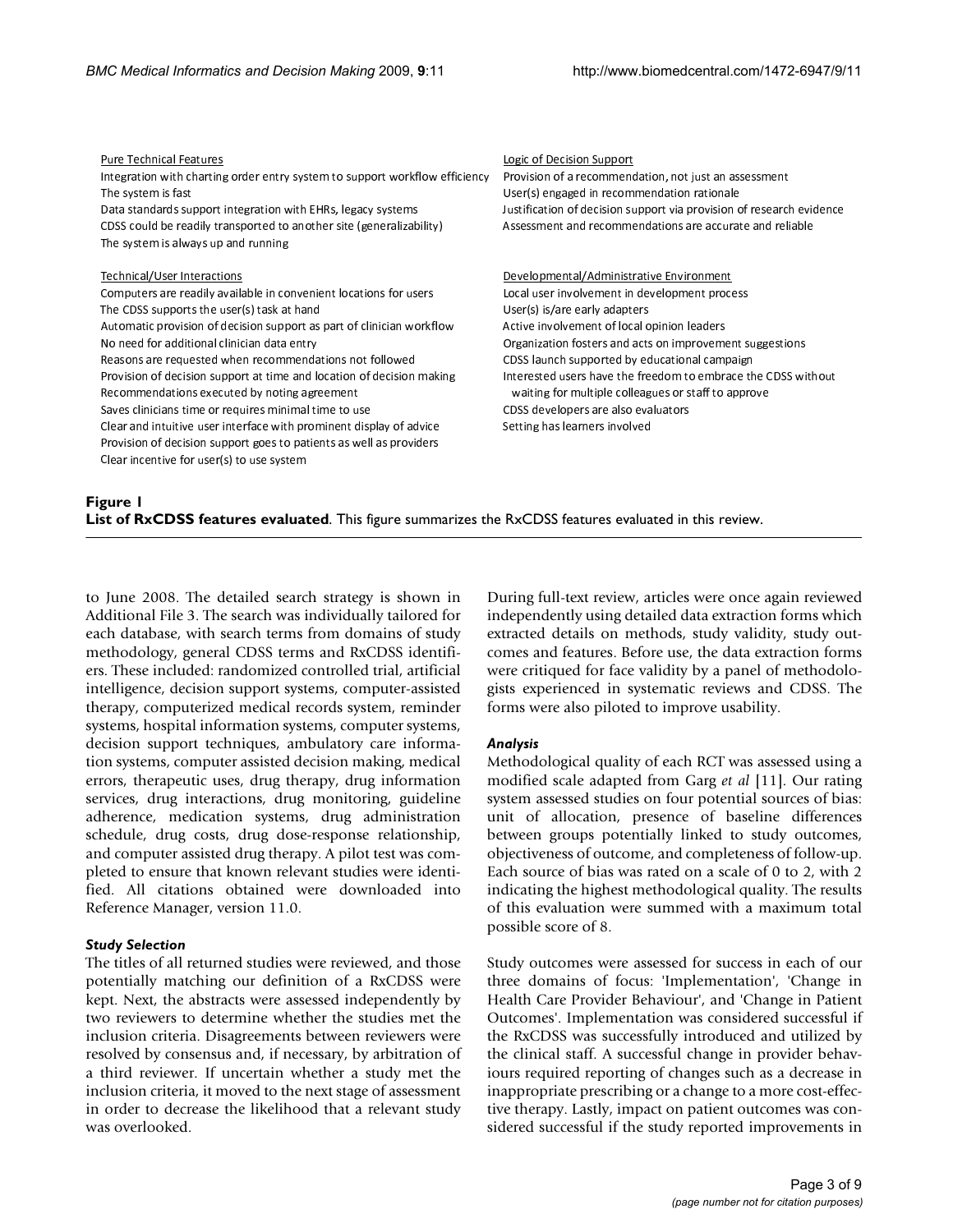patients' health (e.g. decreases in morbidity or mortality). These domains of outcomes were hypothesized to be conditional and hierarchical, with success required in implementation before changes in provider behaviour would be noted, and so on. Since the concept of minimal clinically important difference in this area of research remains undefined, outcomes were assessed for statistical significance as reported by the original study [20].

Each RCT report was reviewed several times independently to ensure complete abstraction of features of interest. Each feature on our list was rated for each study as present, absent, or could not assess. 'Could not assess' was used when, even after extensive discussion, reviewers could not agree that a feature was present or absent. For the purposes of analysis, features that could not be assessed were considered absent.

Consensus was obtained as described above for methodological quality scores, RxCDSS success and presence/ absence of features. Descriptive statistics were used to characterize the studies included, their degree of success, and the number of features reported. Inter-rater reliability for selected methodological quality score, success and features present or not, was calculated and reported as a kappa statistic. We planned to measure the association between our three-tier definition of success of the individual studies and the feature list using univariate binary logistic regression. This method requires roughly equivalent numbers of successful and unsuccessful studies per outcome. Statistical analyses were conducted using SAS 9.1 (Cary, North Carolina).

#### **Results**

Our search protocol returned 4534 unique citations (1179 from Medline, 1072 from EMBASE, 1053 from CINAHL, and 1204 from INSPEC plus an additional 26 from the reference lists). Of these, 332 abstracts were evaluated, and 110 were chosen for full text review (see study flow diagram in Figure 2). At this stage, 33 (30%) were removed for not meeting initial inclusion criteria (18 did not deal with prescribing, 7 were not randomized controlled trials, 3 were not drug-related, 3 were extension studies or interim analysis, 1 was a foreign language study, and 1 did not use a computer to offer the decision support). In addition, 36 (32.7%) were deemed to be a drug dosing CDSS and were excluded. The final review sample consisted of 41 studies (see Additional File 4) [9,21-60].



#### **Figure 2 Study flow diagram**. This diagram details the flow of citations through each stage of this systematic review.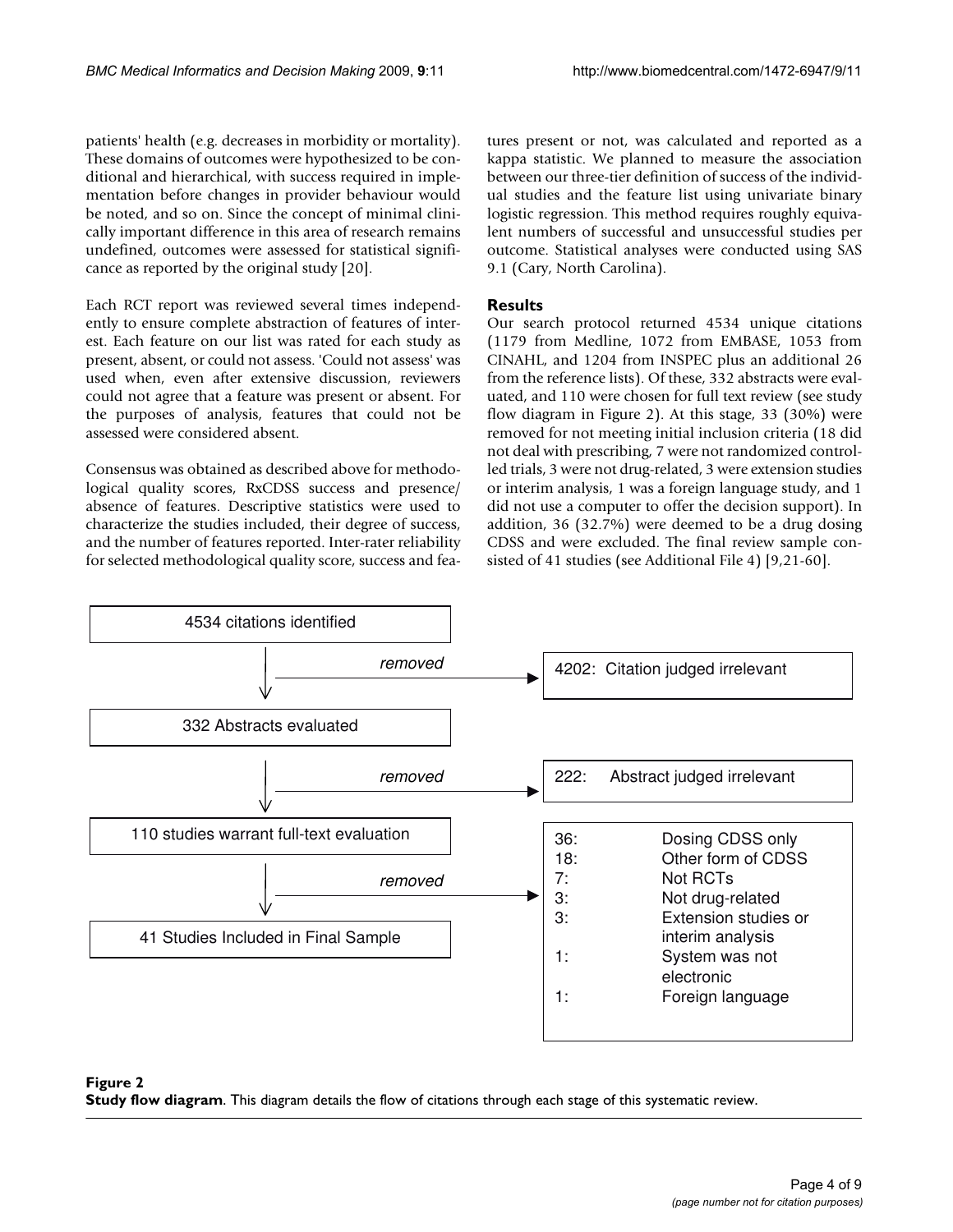Key ratings, such as study quality and successful implementation showed good agreement, with kappa estimates of 0.62 (95% CI 0.50–0.73; weighted) and 0.77 (0.48 – 1.00) respectively. However, the features in the individual studies were more difficult to rate (see Additional File 5). Although the proportion of agreement for the presence of a feature was substantial, varying from 58.1% to 93%, the nature of the kappa statistic resulted in scores such as for 'CDSS supports the user's task at hand' at 0.14 (95% CI - 0.18 to 0.46). Ultimately, the consensus rating for each variable was used for final data analysis.

#### *Description of Studies*

The 41 RCTs involved a total of 612,556 patients (range 169–407,460 per study) and 2963 providers (range 17– 334 per study). The mean methodological score was 5.9 with a range of 2–8, indicating generally good quality studies. Twenty-three studies (56.1%) used a RxCDSS in an outpatient general practice or internal medicine setting, 10 (24.4%) in inpatient hospital wards or emergency rooms, 5 (12.2%) in pharmacies and 3 (7.3%) in specialty clinics (2 for paediatrics and 1 for diabetes). The systems addressed a variety of problems – cardiovascular care (36.6%), general/internal medicine (29.3%), diabetes (9.8%), respiratory disease (9.8%), otitis media (7.3%), depression, osteoporosis and infectious disease (2.4% each). Nineteen (46.3%) of the RxCDSS were integrated with drug order entry, 16 (39.0%) with management/electronic health record (EHR) software and 9 (22.0%) also printed the suggestions. While 20 (48.8%) of these systems appeared to be developed by independent vendors, 21 (51.2%) were developed within an (experienced) home EHR environment such as the Regenstreif Medical System [61] and the Veterans Health Information System [62].

The studies most often employed a traditional 2-arm parallel design  $(31, or 75.6%)$ , although 6 studies  $(14.6%)$ used a 3-arm design and 4 (9.8%) used a 2 × 2 factorial design. The nature of the control arm of studies was also mixed but most often was labelled as usual care (35 or 85.4%). The remaining 6 studies employed a control group intervention that was felt to be much less effective such as distribution of general treatment guidelines or education, reminders regarding an unrelated condition or a RxCDSS that operated with reduced functionality.

Systems were successfully implemented in 37 trials (90.2%) [21-23,25-30,32,33,35-60], provider behaviour changed in 25 (61%) [21-23,25,26,28,29,32,33,35,37,41, 43-45,47,48,50,51,53,55-57,59,60], and patient outcomes improved in 5 (12.2%) [28,44-46,59]. Only 23 RCTs reported on this important outcome and all of the studies reporting success with a patient outcome were published after 2005. Of those studies reporting improvements in patient outcomes, Kucher *et al*. [44] noted a computer program encouraging prophylaxis against deepvein thrombosis and pulmonary embolism reduced the risk of these two events by 41% at 90 days ( $P = 0.001$ ). Javitt *et al*. [28] found a system that scanned administrative claims and clinical data to detect physician errors reduced hospital admissions by 19% in the intervention group relative to the control group ( $P < 0.001$ ). Feldstein *et al*. [59] used patient-specific guideline reminders within the primary care physician's EHR to improve osteoporosis management for HMO patients who had suffered a previous fracture. Lester *et al*. [45] used e-mail reminders to physicians to encourage the increased use of lipid-lowering medication for patients with coronary artery disease. Roumie *et al*. [46] examined strategies to improve blood pressure control and found that patient education combined with computerized patient-specific alerts to providers was superior to provider education alone.

#### *Association Between CDSS Features and Outcomes*

These associations are shown in detail in Additional File 1. Overall, studies mentioned an average of 17 features each (see Additional File 6). No trial concentrated on the features and their relationship with success or failure of the intervention nor did any trial systematically identify all of the features of their intervention. Only one study [21] isolated a specific RxCDSS feature through their randomization procedure. In this study, no benefit was found by adding bibliographic citations to electronic reminders. Another study [42] randomized two groups to guideline-based suggestions for treating congestive heart failure versus these suggestions plus others based on symptoms gleaned from the linked EHR, and found that the intervention group fared worse in terms of more hospitalizations. As this study did not have a control arm without a RxCDSS, it was not considered further in the analysis of features.

Because of the small number of studies, the lack of rigorous attention to features descriptions by the trials and, especially, the lack of diversity of outcomes across the 3 domains, we were unable to statistically evaluate whether there are features more associated with success than failure using logistic regression as originally planned. In general, the features most prevalent across the 40 remaining studies included: support of the user's task at hand (95%), provision of decision support at the time and place of decision-making (85%), provision of a recommendation rather than just an assessment (85%), automatic provision of decision support as part of clinician workflow (78%), integration with charting or order entry (75%), and convenient locations for the computers (68%). However, with few exceptions, the prevalence of these features was similar between successful and unsuccessful studies when examining implementation, provider behaviour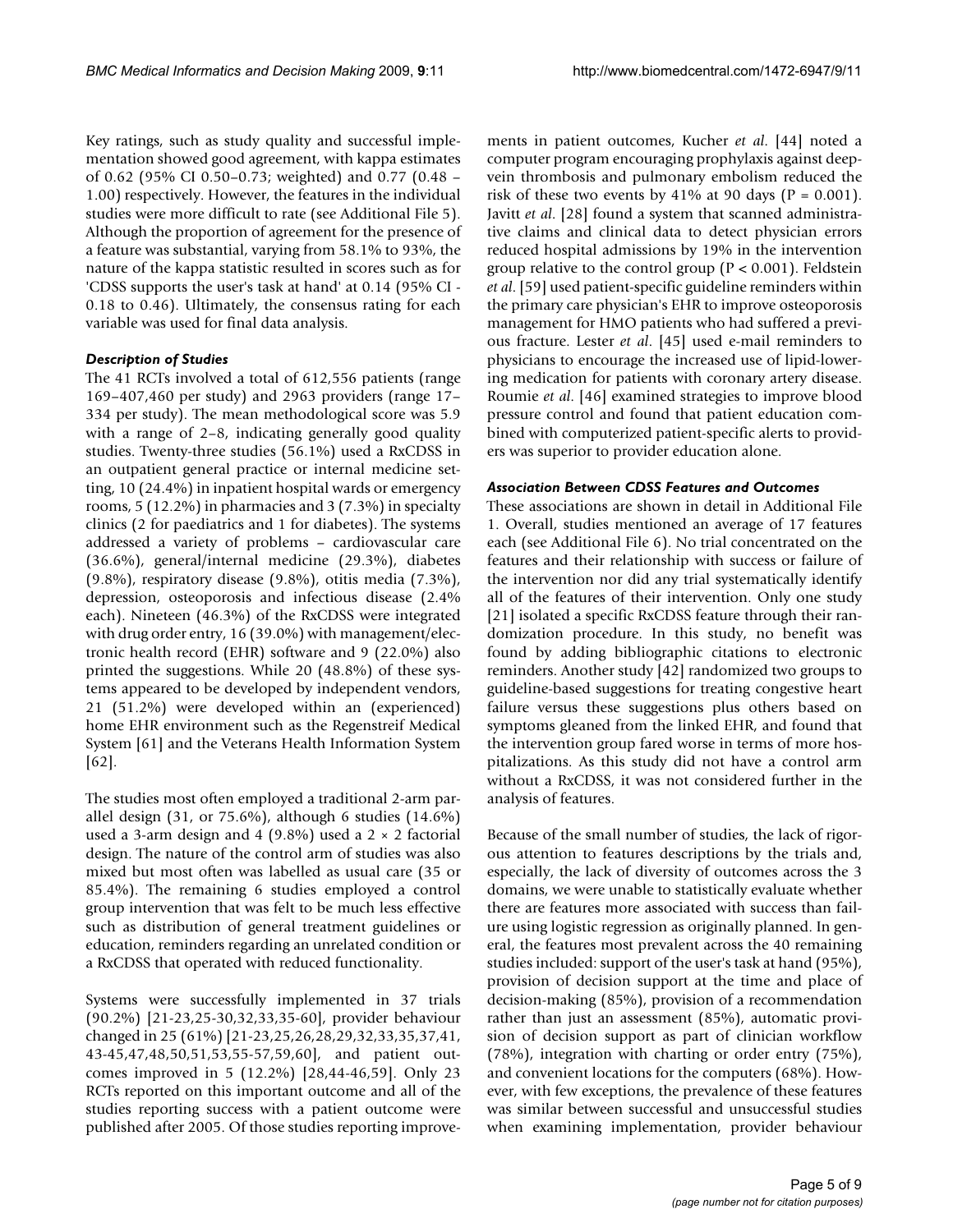and patient outcomes. For patient outcomes, there was reasonable separation for the prevalence of a few features. The features which all of the successful studies [28,44- 46,59] shared and which most of the unsuccessful studies did not, included: provision of a recommendation rather than just an assessment, justification of decision support via provision of research evidence and the system uses data standards that support integration. However these results should be considered hypothesis-generating at best, given the low number of studies which successfully altered patient outcomes and the poor general reporting of features.

# **Discussion**

We have systematically reviewed the literature surrounding RxCDSS. The distribution of success in these 41 studies – the majority successfully implemented, more than half reporting changes in provider process but only five were able to successfully impact patient-related outcomes, appears to validate our hierarchal definition of success. The primary finding of the review is the continued poor reporting of and, by implication, the poor attention to system design and implementation features [12]. The lack of rigorous attention to and reporting of intervention features severely hampers progress in this field. All CDSS are by definition, complex interventions meaning mutifactorial, multidisciplinary and usually multi-staged [20,63].

If the ideal set of features was known, these could be highlighted and those more likely to be wasteful of time and resources could be dropped. For example, an activity with enormous cost in time and effort such as training and support of users, would rapidly change if high quality evidence suggested that only selected components and timing were the key to success.

The small number of trials and the lack of consistent reporting of features in the individual studies prevented statistical analysis of associations of features with outcomes. The descriptive examination of feature prevalence and their association with success versus failure returned no clear message.

The strengths of this review include a detailed search protocol tailored to four individual databases, the explicit use of a comprehensive features list, and a multi-level evaluation of system success. However, our study was limited, as mentioned, by the small sample size of included studies and the lack of systematic reporting of system features. Publication bias is always a possibility and is difficult to refute – in this case there may be an under-representation of negative studies. Many studies were excluded because the interventions dealt only with drug dosing suggestions. This group of studies should be systematically reviewed separately; it may well be that the simplicity of dosing decision support is an easier area to build success than

complex processes of connecting diagnosis with therapy in light of contraindications, allergies and co-medications.

Despite the substantial interest and investment in developing electronic decision aids [64-68], our review supports the results of others who have noted a lack of demonstrated impact on clinically important patient outcomes [11-13]. Only 23 studies reported on patient outcomes; of these, 5 were successful. In the limited literature that evaluated such endpoints, patient outcomes were frequently secondary outcomes, with resultant lack of power to detect a difference between the intervention and control groups. This speaks to the lack of mature research programs in this field as well as the difficulties organizing and completing these difficult, complex intervention trials.

# **Conclusion**

This systematic review suggests that electronic prescribing decision support systems can be implemented and have the potential to change clinician behaviours, but there is no consistent translation into improved patient outcomes. We have demonstrated that trials do not adequately report and may not give sufficient attention to features of their system design and implementation. We believe that the lack of attention to evidence-based optimization of RxCDSS interventions continues to hamper the development and implantation of these essential systems.

# **Competing interests**

The authors declare that they have no competing interests.

# **Authors' contributions**

BM and JJRC were involved in all aspects of study design, literature search, data extraction, descriptive statistical analysis, and manuscript preparation. AMH was responsible for the study's conception and funding, participated in its design and execution, helped to draft the manuscript and revisions. MS was involved in review and renovation of the manuscript and led the latest update of results. LT was involved in the design of the statistical analysis and aided in the interpretation of the results. GF was responsible for conducting the statistical analysis and aided in the interpretation of the results.

# **Additional material**

#### **Additional file 1**

*Table 1 – Prevalence of 28 features in 40 successful and unsuccessful randomized trials. This table provides a detailed look at the prevalence of 28 RxCDSS features in 40 randomized controlled trials* Click here for file [\[http://www.biomedcentral.com/content/supplementary/1472-](http://www.biomedcentral.com/content/supplementary/1472-6947-9-11-S1.xls) 6947-9-11-S1.xls]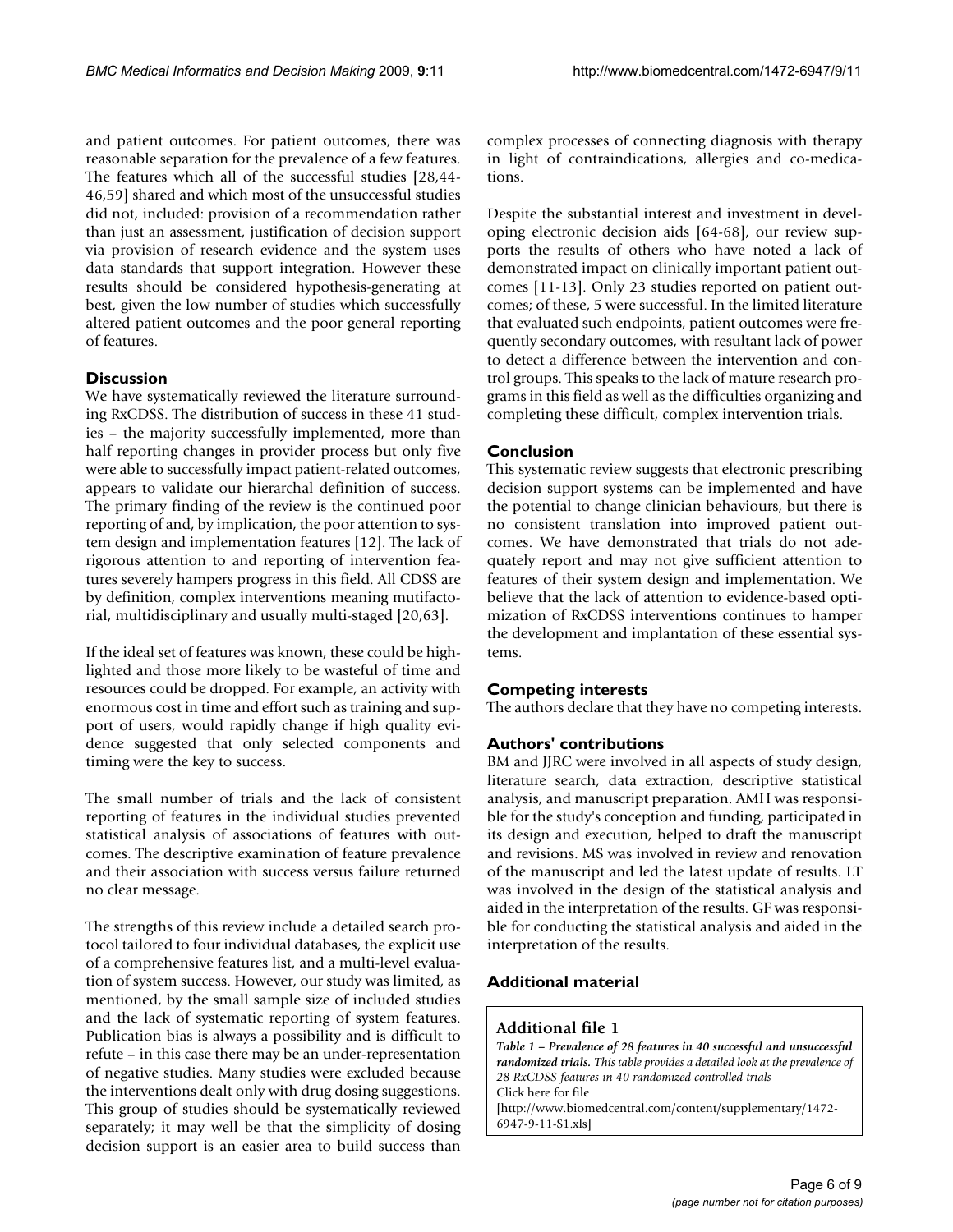# **Additional file 2**

*Appendix A – Description of features thought to impact clinical decision support system success. This table describes features which might impact success in clinical decision support systems, and provides references and examples for each.*

Click here for file

[\[http://www.biomedcentral.com/content/supplementary/1472-](http://www.biomedcentral.com/content/supplementary/1472-6947-9-11-S2.xls) 6947-9-11-S2.xls]

# **Additional file 3**

*Appendix B – In-depth online search strategy. This document provides a detailed protocol for the online search strategy utilized in this systematic review.*

Click here for file

[\[http://www.biomedcentral.com/content/supplementary/1472-](http://www.biomedcentral.com/content/supplementary/1472-6947-9-11-S3.doc) 6947-9-11-S3.doc]

# **Additional file 4**

*Appendix C – Summary of studies included in the review. This table summarizes the intention and outcomes of the randomized controlled trials included in this systematic review.*

Click here for file

[\[http://www.biomedcentral.com/content/supplementary/1472-](http://www.biomedcentral.com/content/supplementary/1472-6947-9-11-S4.xls) 6947-9-11-S4.xls]

# **Additional file 5**

*Appendix D – Reliability scores when evaluating feature prevalence. This table summarizes the intention and outcomes of the randomized controlled trials included in this systematic review.*

Click here for file

[\[http://www.biomedcentral.com/content/supplementary/1472-](http://www.biomedcentral.com/content/supplementary/1472-6947-9-11-S5.xls) 6947-9-11-S5.xls]

# **Additional file 6**

*Appendix E – Detailed assessment of features from studies included in the review. This table summarizes the reviewers' assessment of the prevalence or absence of features from studies included in this review.* Click here for file

[\[http://www.biomedcentral.com/content/supplementary/1472-](http://www.biomedcentral.com/content/supplementary/1472-6947-9-11-S6.xls) 6947-9-11-S6.xls]

# **Acknowledgements**

This study was funded by a grant from the Ontario Ministry of Health's Primary Healthcare Transition Fund. Dr. Holbrook is a recipient of a Canadian Institutes of Health Career Investigator Award.

The authors would like to thank Gaf Zardasht and Eleanor Pullyenayegum for their assistance with the literature review update and reliability statistics, respectively.

#### **References**

- 1. Canadian Institute for Health Information: **Drug Expenditure in Canada 1985 to 2004.** 2005 [[http://dsp-psd.pwgsc.gc.ca/Collec](http://dsp-psd.pwgsc.gc.ca/Collection/H115-27-2004E.pdf) [tion/H115-27-2004E.pdf](http://dsp-psd.pwgsc.gc.ca/Collection/H115-27-2004E.pdf)].
- 2. Von Laue NC, Schwappach DLB, Koeck CM: **[The epidemiology of](http://www.ncbi.nlm.nih.gov/entrez/query.fcgi?cmd=Retrieve&db=PubMed&dopt=Abstract&list_uids=12918183) [preventable adverse drug events: A review of the literature.](http://www.ncbi.nlm.nih.gov/entrez/query.fcgi?cmd=Retrieve&db=PubMed&dopt=Abstract&list_uids=12918183)** *Wien Klin Wochenschr* 2003, **115:**407-415.
- 3. Bemt PM van den, Postma MJ, van Roon EN, Chow MC, Fijn R, Brouwers JR: **[Cost-benefit analysis of the detection of prescribing](http://www.ncbi.nlm.nih.gov/entrez/query.fcgi?cmd=Retrieve&db=PubMed&dopt=Abstract&list_uids=11888354) [errors by hospital pharmacy staff.](http://www.ncbi.nlm.nih.gov/entrez/query.fcgi?cmd=Retrieve&db=PubMed&dopt=Abstract&list_uids=11888354)** *Drug Saf* 2002, **25:**135-143.
- 4. Bates DW, Gawande AA: **[Improving safety with information](http://www.ncbi.nlm.nih.gov/entrez/query.fcgi?cmd=Retrieve&db=PubMed&dopt=Abstract&list_uids=12815139) [technology.](http://www.ncbi.nlm.nih.gov/entrez/query.fcgi?cmd=Retrieve&db=PubMed&dopt=Abstract&list_uids=12815139)** *N Engl J Med* 2003, **348:**2526-2534.
- 5. Bates DW, Evans RS, Murff H, Stetson PD, Pizziferri L, Hripcsak G: **[Detecting adverse events using information technology.](http://www.ncbi.nlm.nih.gov/entrez/query.fcgi?cmd=Retrieve&db=PubMed&dopt=Abstract&list_uids=12595401)** *J Am Med Inform Assoc* 2003, **10:**115-128.
- 6. Delaney BC, Fitzmaurice DA, Riaz A, Hobbs FD: **[Can computer](http://www.ncbi.nlm.nih.gov/entrez/query.fcgi?cmd=Retrieve&db=PubMed&dopt=Abstract&list_uids=10559035)[ised decision support systems deliver improved quality in](http://www.ncbi.nlm.nih.gov/entrez/query.fcgi?cmd=Retrieve&db=PubMed&dopt=Abstract&list_uids=10559035) [primary care? Interview by Abi Berger.](http://www.ncbi.nlm.nih.gov/entrez/query.fcgi?cmd=Retrieve&db=PubMed&dopt=Abstract&list_uids=10559035)** *BMJ* 1999, **319:**1281.
- 7. Friedman C, Wyatt J: *Evaluation methods in medical informatics* New York: Springer-Verlag; 1997.
- 8. Grimshaw J, Freemantle N, Wallace S, Russell I, Hurwitz B, Watt I, *et al.*: **[Developing and implementing clinical practice guidelines.](http://www.ncbi.nlm.nih.gov/entrez/query.fcgi?cmd=Retrieve&db=PubMed&dopt=Abstract&list_uids=10142039)** *Qual Health Care* 1995, **4:**55-64.
- 9. Eccles M, McColl E, Steen N, Rousseau N, Grimshaw J, Parkin D, *et al.*: **[Effect of computerised evidence based guidelines on man](http://www.ncbi.nlm.nih.gov/entrez/query.fcgi?cmd=Retrieve&db=PubMed&dopt=Abstract&list_uids=12399345)[agement of asthma and angina in adults in primary care:](http://www.ncbi.nlm.nih.gov/entrez/query.fcgi?cmd=Retrieve&db=PubMed&dopt=Abstract&list_uids=12399345) [cluster randomised controlled trials.](http://www.ncbi.nlm.nih.gov/entrez/query.fcgi?cmd=Retrieve&db=PubMed&dopt=Abstract&list_uids=12399345)** *BMJ* 2002, **325:**941-944.
- 10. Coiera E: **Clinical Decision Support Systems.** In *Guide to Health Informatics* Australia: Arnold Publishers; 2003.
- 11. Garg AX, Adhikari NKJ, McDonald H, Rosas-Arellano MP, Devereaux PJ, Beyene J, *et al.*: **[Effects of computerized clinical decision sup](http://www.ncbi.nlm.nih.gov/entrez/query.fcgi?cmd=Retrieve&db=PubMed&dopt=Abstract&list_uids=15755945)[port systems on practitioner performance and patient out](http://www.ncbi.nlm.nih.gov/entrez/query.fcgi?cmd=Retrieve&db=PubMed&dopt=Abstract&list_uids=15755945)[comes: a systematic review.](http://www.ncbi.nlm.nih.gov/entrez/query.fcgi?cmd=Retrieve&db=PubMed&dopt=Abstract&list_uids=15755945)** *JAMA* 2005, **293:**1223-1238.
- 12. Kawamoto K, Houlihan CA, Balas EA, Lobach DF: **[Improving clini](http://www.ncbi.nlm.nih.gov/entrez/query.fcgi?cmd=Retrieve&db=PubMed&dopt=Abstract&list_uids=15767266)[cal practice using clinical decision support systems: a sys](http://www.ncbi.nlm.nih.gov/entrez/query.fcgi?cmd=Retrieve&db=PubMed&dopt=Abstract&list_uids=15767266)tematic review of trials to identify features critical to [success.](http://www.ncbi.nlm.nih.gov/entrez/query.fcgi?cmd=Retrieve&db=PubMed&dopt=Abstract&list_uids=15767266)** *BMJ* 2005, **330:**765.
- 13. Kaushal R, Shojania KG, Bates DW: **[Effects of computerized phy](http://www.ncbi.nlm.nih.gov/entrez/query.fcgi?cmd=Retrieve&db=PubMed&dopt=Abstract&list_uids=12824090)[sician order entry and clinical decision support systems on](http://www.ncbi.nlm.nih.gov/entrez/query.fcgi?cmd=Retrieve&db=PubMed&dopt=Abstract&list_uids=12824090) [medication safety: a systematic review.](http://www.ncbi.nlm.nih.gov/entrez/query.fcgi?cmd=Retrieve&db=PubMed&dopt=Abstract&list_uids=12824090)** *Arch Intern Med* 2003, **163:**1409-1416.
- 14. Kawamoto K, Lobach DF: **[Clinical decision support provided](http://www.ncbi.nlm.nih.gov/entrez/query.fcgi?cmd=Retrieve&db=PubMed&dopt=Abstract&list_uids=14728195) [within physician order entry systems: A systematic review of](http://www.ncbi.nlm.nih.gov/entrez/query.fcgi?cmd=Retrieve&db=PubMed&dopt=Abstract&list_uids=14728195) [features effective for changing clinician behavior.](http://www.ncbi.nlm.nih.gov/entrez/query.fcgi?cmd=Retrieve&db=PubMed&dopt=Abstract&list_uids=14728195)** *AMIA Annu Symp Proc* 2003:361-365.
- 15. Niès J, Colombet I, Degoulet P, Durieux P: **[Determinants of suc](http://www.ncbi.nlm.nih.gov/entrez/query.fcgi?cmd=Retrieve&db=PubMed&dopt=Abstract&list_uids=17238410)[cess for computerized clinical decision support systems inte](http://www.ncbi.nlm.nih.gov/entrez/query.fcgi?cmd=Retrieve&db=PubMed&dopt=Abstract&list_uids=17238410)[grated into CPOE systems: A systematic review.](http://www.ncbi.nlm.nih.gov/entrez/query.fcgi?cmd=Retrieve&db=PubMed&dopt=Abstract&list_uids=17238410)** *AMIA Annu Symp Proc* 2006:594-598.
- 16. **COMPETE: Computerization of medical practice for the enhancement of therapeutic effectiveness** [\[http://www.com](http://www.compete-study.com/) [pete-study.com/](http://www.compete-study.com/)]
- 17. Wears RL, Berg M: **[Computer technology and clinical work:](http://www.ncbi.nlm.nih.gov/entrez/query.fcgi?cmd=Retrieve&db=PubMed&dopt=Abstract&list_uids=15755949) [still waiting for Godot.](http://www.ncbi.nlm.nih.gov/entrez/query.fcgi?cmd=Retrieve&db=PubMed&dopt=Abstract&list_uids=15755949)** *JAMA* 2005, **293:**1261-1263.
- 18. Koppel R, Metlay JP, Cohen A, Abaluck B, Localio AR, Kimmel SE, *et al.*: **[Role of computerized physician order entry systems in](http://www.ncbi.nlm.nih.gov/entrez/query.fcgi?cmd=Retrieve&db=PubMed&dopt=Abstract&list_uids=15755942) [facilitating medication errors.](http://www.ncbi.nlm.nih.gov/entrez/query.fcgi?cmd=Retrieve&db=PubMed&dopt=Abstract&list_uids=15755942)** *JAMA* 2005, **293:**1197-1203.
- 19. Holbrook AM, Xu S, Banting J: **[What factors determine the suc](http://www.ncbi.nlm.nih.gov/entrez/query.fcgi?cmd=Retrieve&db=PubMed&dopt=Abstract&list_uids=14728367)[cess of clinical decision support systems?](http://www.ncbi.nlm.nih.gov/entrez/query.fcgi?cmd=Retrieve&db=PubMed&dopt=Abstract&list_uids=14728367)** *AMIA Annu Symp Proc* 2003:862.
- 20. Holbrook AM, Thabane L, Shcherbatykh IY, O'Reilly D: **[E-Health](http://www.ncbi.nlm.nih.gov/entrez/query.fcgi?cmd=Retrieve&db=PubMed&dopt=Abstract&list_uids=17238571) [interventions as complex interventions: improving the qual](http://www.ncbi.nlm.nih.gov/entrez/query.fcgi?cmd=Retrieve&db=PubMed&dopt=Abstract&list_uids=17238571)[ity of methods of assessment.](http://www.ncbi.nlm.nih.gov/entrez/query.fcgi?cmd=Retrieve&db=PubMed&dopt=Abstract&list_uids=17238571)** *AMIA Annu Symp Proc* 2006:952.
- 21. McDonald CJ, Wilson GA, McCabe GP Jr: **[Physician response to](http://www.ncbi.nlm.nih.gov/entrez/query.fcgi?cmd=Retrieve&db=PubMed&dopt=Abstract&list_uids=7420656) [computer reminders.](http://www.ncbi.nlm.nih.gov/entrez/query.fcgi?cmd=Retrieve&db=PubMed&dopt=Abstract&list_uids=7420656)** *JAMA* 1980, **244:**1579-1581.
- 22. Hershey CO, Porter DK, Breslau D, Cohen DI: **[Influence of simple](http://www.ncbi.nlm.nih.gov/entrez/query.fcgi?cmd=Retrieve&db=PubMed&dopt=Abstract&list_uids=3520177) [computerized feedback on prescription charges in an ambu](http://www.ncbi.nlm.nih.gov/entrez/query.fcgi?cmd=Retrieve&db=PubMed&dopt=Abstract&list_uids=3520177)[latory clinic. A randomized clinical trial.](http://www.ncbi.nlm.nih.gov/entrez/query.fcgi?cmd=Retrieve&db=PubMed&dopt=Abstract&list_uids=3520177)** *Med Care* 1986, **24:**472-481.
- 23. Tierney WM, Miller ME, Overhage JM, McDonald CJ: **[Physician](http://www.ncbi.nlm.nih.gov/entrez/query.fcgi?cmd=Retrieve&db=PubMed&dopt=Abstract&list_uids=8418345) [inpatient order writing on microcomputer workstations.](http://www.ncbi.nlm.nih.gov/entrez/query.fcgi?cmd=Retrieve&db=PubMed&dopt=Abstract&list_uids=8418345) [Effects on resource utilization.](http://www.ncbi.nlm.nih.gov/entrez/query.fcgi?cmd=Retrieve&db=PubMed&dopt=Abstract&list_uids=8418345)** *JAMA* 1993, **269:**379-383.
- Rotman BL, Sullivan AN, McDonald TW, Brown BW, DeSmedt P, Goodnature D, *et al.*: **[A randomized controlled trial of a com](http://www.ncbi.nlm.nih.gov/entrez/query.fcgi?cmd=Retrieve&db=PubMed&dopt=Abstract&list_uids=8880681)[puter-based physician workstation in an outpatient setting:](http://www.ncbi.nlm.nih.gov/entrez/query.fcgi?cmd=Retrieve&db=PubMed&dopt=Abstract&list_uids=8880681) [implementation barriers to outcome evaluation.](http://www.ncbi.nlm.nih.gov/entrez/query.fcgi?cmd=Retrieve&db=PubMed&dopt=Abstract&list_uids=8880681)** *J Am Med Inform Assoc* 1996, **3:**340-348.
- 25. Overhage JM, Tierney WM, Zhou XH, McDonald CJ: **[A randomized](http://www.ncbi.nlm.nih.gov/entrez/query.fcgi?cmd=Retrieve&db=PubMed&dopt=Abstract&list_uids=9292842) [trial of "corollary orders" to prevent errors of omission.](http://www.ncbi.nlm.nih.gov/entrez/query.fcgi?cmd=Retrieve&db=PubMed&dopt=Abstract&list_uids=9292842)** *J Am Med Inform Assoc* 1997, **4:**364-375.
- 26. Dexter PR, Perkins S, Overhage JM, Maharry K, Kohler RB, McDonald CJ: **[A computerized reminder system to increase the use of](http://www.ncbi.nlm.nih.gov/entrez/query.fcgi?cmd=Retrieve&db=PubMed&dopt=Abstract&list_uids=11575289) [preventive care for hospitalized patients.](http://www.ncbi.nlm.nih.gov/entrez/query.fcgi?cmd=Retrieve&db=PubMed&dopt=Abstract&list_uids=11575289)** *N Engl J Med* 2001, **345:**965-970.
- 27. Tamblyn R, Huang A, Perreault R, Jacques A, Roy D, Hanley J, *et al.*: **[The medical office of the 21st century \(MOXXI\): effective](http://www.ncbi.nlm.nih.gov/entrez/query.fcgi?cmd=Retrieve&db=PubMed&dopt=Abstract&list_uids=12975221)-**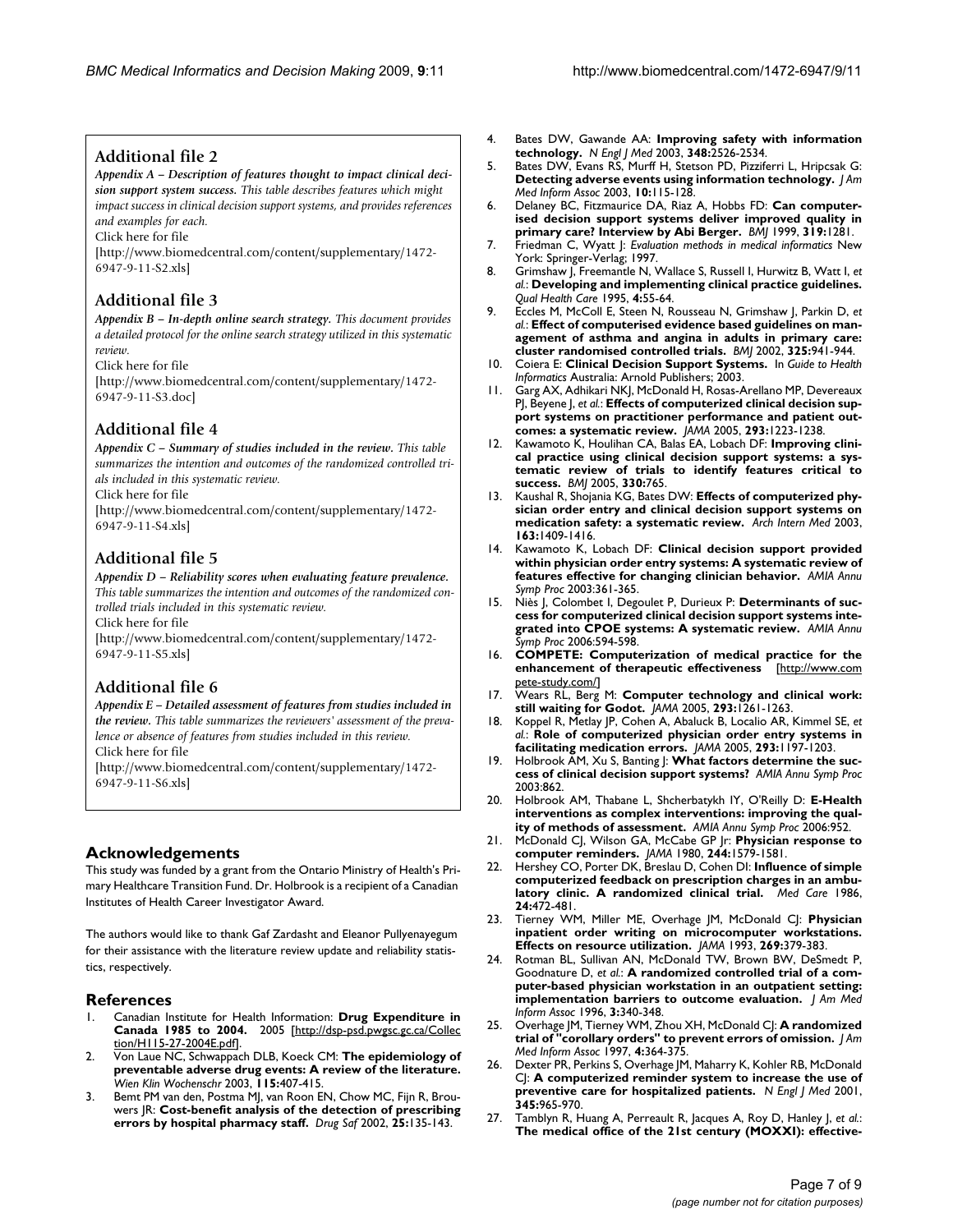**[ness of computerized decision-making support in reducing](http://www.ncbi.nlm.nih.gov/entrez/query.fcgi?cmd=Retrieve&db=PubMed&dopt=Abstract&list_uids=12975221)** [inappropriate prescribing in primary care.](http://www.ncbi.nlm.nih.gov/entrez/query.fcgi?cmd=Retrieve&db=PubMed&dopt=Abstract&list_uids=12975221) **169:**549-556.

- 28. Javitt JC, Steinberg G, Locke T, Couch JB, Jacques J, Juster I, *et al.*: **[Using a claims data-based sentinel system to improve com](http://www.ncbi.nlm.nih.gov/entrez/query.fcgi?cmd=Retrieve&db=PubMed&dopt=Abstract&list_uids=15726857)pliance with clinical guidelines: results of a randomized pro[spective study.](http://www.ncbi.nlm.nih.gov/entrez/query.fcgi?cmd=Retrieve&db=PubMed&dopt=Abstract&list_uids=15726857)** *Am J Manag Care* 2005, **11:**93-102.
- 29. Berner ES, Houston TK, Ray MN, Allison JJ, Heudebert GR, Chatham WW, *et al.*: **[Improving ambulatory prescribing safety with a](http://www.ncbi.nlm.nih.gov/entrez/query.fcgi?cmd=Retrieve&db=PubMed&dopt=Abstract&list_uids=16357350) [handheld decision support system: a randomized controlled](http://www.ncbi.nlm.nih.gov/entrez/query.fcgi?cmd=Retrieve&db=PubMed&dopt=Abstract&list_uids=16357350) [trial.](http://www.ncbi.nlm.nih.gov/entrez/query.fcgi?cmd=Retrieve&db=PubMed&dopt=Abstract&list_uids=16357350)** *J Am Med Inform Assoc* 2006, **13:**171-179.
- 30. Judge J, Field TS, DeFlorio M, Laprino J, Auger J, Rochon P, *et al.*: **[Pre](http://www.ncbi.nlm.nih.gov/entrez/query.fcgi?cmd=Retrieve&db=PubMed&dopt=Abstract&list_uids=16622171)[scribers' Responses to Alerts During Medication Ordering in](http://www.ncbi.nlm.nih.gov/entrez/query.fcgi?cmd=Retrieve&db=PubMed&dopt=Abstract&list_uids=16622171) [the Long Term Care Setting.](http://www.ncbi.nlm.nih.gov/entrez/query.fcgi?cmd=Retrieve&db=PubMed&dopt=Abstract&list_uids=16622171)** *J Am Med Inform Assoc* 2006, **13:**385-390.
- 31. Martens J, Weijden T van der, Severens J, de Clercq P, de Bruijn D, Kester A, *et al.*: **The effect of computer reminders on GPs' prescribing behaviour: A cluster-randomised trial.** *Int J Med Inform* 2007, **76S:**S403-S416.
- 32. Raebel MA, Carroll NM, Kelleher JA, Chester EA, Berga S, Magid DJ, *et al.*: **[Randomized trial to improve prescribing safety during](http://www.ncbi.nlm.nih.gov/entrez/query.fcgi?cmd=Retrieve&db=PubMed&dopt=Abstract&list_uids=17460126) [pregnancy.](http://www.ncbi.nlm.nih.gov/entrez/query.fcgi?cmd=Retrieve&db=PubMed&dopt=Abstract&list_uids=17460126)** *J Am Med Inform Assoc* 2007, **14:**440-450.
- 33. McAlister NH, Covvey HD, Tong C, Lee A, Wigle ED: **[Randomised](http://www.ncbi.nlm.nih.gov/entrez/query.fcgi?cmd=Retrieve&db=PubMed&dopt=Abstract&list_uids=3092976) [controlled trial of computer assisted management of hyper](http://www.ncbi.nlm.nih.gov/entrez/query.fcgi?cmd=Retrieve&db=PubMed&dopt=Abstract&list_uids=3092976)[tension in primary care.](http://www.ncbi.nlm.nih.gov/entrez/query.fcgi?cmd=Retrieve&db=PubMed&dopt=Abstract&list_uids=3092976)** *Br Med J (Clin Res Ed)* 1986, **293:**670-674.
- 34. Hobbs FD, Delaney BC, Carson A, Kenkre JE: **[A prospective con](http://www.ncbi.nlm.nih.gov/entrez/query.fcgi?cmd=Retrieve&db=PubMed&dopt=Abstract&list_uids=8732323)[trolled trial of computerized decision support for lipid man](http://www.ncbi.nlm.nih.gov/entrez/query.fcgi?cmd=Retrieve&db=PubMed&dopt=Abstract&list_uids=8732323)[agement in primary care.](http://www.ncbi.nlm.nih.gov/entrez/query.fcgi?cmd=Retrieve&db=PubMed&dopt=Abstract&list_uids=8732323)** *Fam Pract* 1996, **13:**133-137.
- 35. Rossi RA, Every NR: **[A computerized intervention to decrease](http://www.ncbi.nlm.nih.gov/entrez/query.fcgi?cmd=Retrieve&db=PubMed&dopt=Abstract&list_uids=9383135) [the use of calcium channel blockers in hypertension.](http://www.ncbi.nlm.nih.gov/entrez/query.fcgi?cmd=Retrieve&db=PubMed&dopt=Abstract&list_uids=9383135)** *J Gen Intern Med* 1997, **12:**672-678.
- 36. Murray MD, Harris LE, Overhage JM, Zhou XH, Eckert GJ, Smith FE, *et al.*: **[Failure of computerized treatment suggestions to](http://www.ncbi.nlm.nih.gov/entrez/query.fcgi?cmd=Retrieve&db=PubMed&dopt=Abstract&list_uids=15040645) [improve health outcomes of outpatients with uncompli](http://www.ncbi.nlm.nih.gov/entrez/query.fcgi?cmd=Retrieve&db=PubMed&dopt=Abstract&list_uids=15040645)cated hypertension: results of a randomized controlled trial.** *Pharmacotherapy* 2004, **24:**324-337.
- 37. Selker HP, Beshansky JR, Griffith JL: **[Use of the electrocardio](http://www.ncbi.nlm.nih.gov/entrez/query.fcgi?cmd=Retrieve&db=PubMed&dopt=Abstract&list_uids=12118963)graph-based thrombolytic predictive instrument to assist [thrombolytic and reperfusion therapy for acute myocardial](http://www.ncbi.nlm.nih.gov/entrez/query.fcgi?cmd=Retrieve&db=PubMed&dopt=Abstract&list_uids=12118963) infarction. A multicenter, randomized, controlled, clinical [effectiveness trial.](http://www.ncbi.nlm.nih.gov/entrez/query.fcgi?cmd=Retrieve&db=PubMed&dopt=Abstract&list_uids=12118963)** *Ann Intern Med* 2002, **137:**87-95.
- 38. Ansari M, Shlipak MG, Heidenreich PA, Van Ostaeyen D, Pohl EC, Browner WS, *et al.*: **[Improving guideline adherence: a rand](http://www.ncbi.nlm.nih.gov/entrez/query.fcgi?cmd=Retrieve&db=PubMed&dopt=Abstract&list_uids=12756157)[omized trial evaluating strategies to increase beta-blocker](http://www.ncbi.nlm.nih.gov/entrez/query.fcgi?cmd=Retrieve&db=PubMed&dopt=Abstract&list_uids=12756157) [use in heart failure.](http://www.ncbi.nlm.nih.gov/entrez/query.fcgi?cmd=Retrieve&db=PubMed&dopt=Abstract&list_uids=12756157)** *Circulation* 2003, **107:**2799-2804.
- 39. Tierney WM, Overhage JM, Murray MD, Harris LE, Zhou XH, Eckert GJ, *et al.*: **[Effects of computerized guidelines for managing](http://www.ncbi.nlm.nih.gov/entrez/query.fcgi?cmd=Retrieve&db=PubMed&dopt=Abstract&list_uids=14687254) [heart disease in primary care.](http://www.ncbi.nlm.nih.gov/entrez/query.fcgi?cmd=Retrieve&db=PubMed&dopt=Abstract&list_uids=14687254)** *J Gen Intern Med* 2003, **18:**967-976.
- 40. Weir CJ, Lees KR, Sim I, Erwin L, McAlpine C, Rodger J, *et al.*: **[Clus](http://www.ncbi.nlm.nih.gov/entrez/query.fcgi?cmd=Retrieve&db=PubMed&dopt=Abstract&list_uids=12589012)[ter-randomized, controlled trial of computer-based decision](http://www.ncbi.nlm.nih.gov/entrez/query.fcgi?cmd=Retrieve&db=PubMed&dopt=Abstract&list_uids=12589012) support for selecting long-term anti-thrombotic therapy [after acute ischaemic stroke.](http://www.ncbi.nlm.nih.gov/entrez/query.fcgi?cmd=Retrieve&db=PubMed&dopt=Abstract&list_uids=12589012)** *QJM* 2003, **96:**143-153.
- 41. Murray MD, Loos B, Tu W, Eckert GJ, Zhou XH, Tierney WM: **[Work patterns of ambulatory care pharmacists with access](http://www.ncbi.nlm.nih.gov/entrez/query.fcgi?cmd=Retrieve&db=PubMed&dopt=Abstract&list_uids=10030506) [to electronic guideline-based treatment suggestions.](http://www.ncbi.nlm.nih.gov/entrez/query.fcgi?cmd=Retrieve&db=PubMed&dopt=Abstract&list_uids=10030506)** *Am J Health Syst Pharm* 1999, **56:**225-232.
- 42. Subramanian U, Fihn SD, Weinberger M, Plue L, Smith FE, Udris EM, *et al.*: **[A controlled trial of including symptom data in compu](http://www.ncbi.nlm.nih.gov/entrez/query.fcgi?cmd=Retrieve&db=PubMed&dopt=Abstract&list_uids=15006586)[ter-based care suggestions for managing patients with](http://www.ncbi.nlm.nih.gov/entrez/query.fcgi?cmd=Retrieve&db=PubMed&dopt=Abstract&list_uids=15006586) [chronic heart failure.](http://www.ncbi.nlm.nih.gov/entrez/query.fcgi?cmd=Retrieve&db=PubMed&dopt=Abstract&list_uids=15006586)** *Am J Med* 2004, **116:**375-384.
- 43. Cobos A, Vilaseca J, Asenjo C, Pedro-Botet J, Sanchez E, Val A, *et al.*: **Cost effectiveness of a clinical decision support system based on the recommendations of the European Society of Cardiology and other societies for the management of hypercholesterolemia: Report of a cluster-randomized trial.** *Dis Manag Health Outcomes* 2005, **13:**.
- 44. Kucher N, Koo S, Quiroz R, Cooper JM, Paterno MD, Soukonnikov B, *et al.*: **[Electronic alerts to prevent venous thromboembo](http://www.ncbi.nlm.nih.gov/entrez/query.fcgi?cmd=Retrieve&db=PubMed&dopt=Abstract&list_uids=15758007)[lism among hospitalized patients.](http://www.ncbi.nlm.nih.gov/entrez/query.fcgi?cmd=Retrieve&db=PubMed&dopt=Abstract&list_uids=15758007)** *N Engl J Med* 2005, **352:**969-977.
- Lester WT, Grant RW, Barnett GO, Chueh HC, Lester WT, Grant RW, *et al.*: **[Randomized controlled trial of an informatics](http://www.ncbi.nlm.nih.gov/entrez/query.fcgi?cmd=Retrieve&db=PubMed&dopt=Abstract&list_uids=16423119)[based intervention to increase statin prescription for sec](http://www.ncbi.nlm.nih.gov/entrez/query.fcgi?cmd=Retrieve&db=PubMed&dopt=Abstract&list_uids=16423119)[ondary prevention of coronary disease.](http://www.ncbi.nlm.nih.gov/entrez/query.fcgi?cmd=Retrieve&db=PubMed&dopt=Abstract&list_uids=16423119)** *J Gen Intern Med* 2006, **21:**22-29.
- 46. Roumie CL, Elasy TA, Greevy R, Griffin MR, Liu X, Stone WJ, *et al.*: **[Improving blood pressure control through provider educa](http://www.ncbi.nlm.nih.gov/entrez/query.fcgi?cmd=Retrieve&db=PubMed&dopt=Abstract&list_uids=16880458)tion, provider alerts, and patient education: a cluster rand[omized trial.](http://www.ncbi.nlm.nih.gov/entrez/query.fcgi?cmd=Retrieve&db=PubMed&dopt=Abstract&list_uids=16880458)** *Ann Intern Med* 2006, **145:**165-175.
- 47. Hicks LS, Sequist TD, Ayanian JZ, Shaykevich S, Fairchild DG, Orav EJ, *et al.*: **Impact of computerized decision support on blood pressure management and control: a randomized controlled trial.** *J Gen Intern Med* 2007, **23:**429-441.
- 48. McDonald CJ: **[Use of a computer to detect and respond to](http://www.ncbi.nlm.nih.gov/entrez/query.fcgi?cmd=Retrieve&db=PubMed&dopt=Abstract&list_uids=1252043) [clinical events: its effect on clinician behavior.](http://www.ncbi.nlm.nih.gov/entrez/query.fcgi?cmd=Retrieve&db=PubMed&dopt=Abstract&list_uids=1252043)** *Ann Intern Med* 1976, **84:**162-167.
- Hetlevik I, Holmen J, Kruger O, Kristensen P, Iversen H, Furuseth K: **Implementing clinical guidelines in the treatment of diabe[tes mellitus in general practice: Evaluation of effort, process,](http://www.ncbi.nlm.nih.gov/entrez/query.fcgi?cmd=Retrieve&db=PubMed&dopt=Abstract&list_uids=10815366) and patient outcome related to implementation of a compu[ter-based decision support system.](http://www.ncbi.nlm.nih.gov/entrez/query.fcgi?cmd=Retrieve&db=PubMed&dopt=Abstract&list_uids=10815366)** *Int J Technol Assess Health Care* 2000, **16:**210-227.
- 50. Filippi A, Sabatini A, Badioli L, Samani F, Mazzaglia G, Catapano A, *et al.*: **[Effects of an automated electronic reminder in changing](http://www.ncbi.nlm.nih.gov/entrez/query.fcgi?cmd=Retrieve&db=PubMed&dopt=Abstract&list_uids=12716811) [the antiplatelet drug-prescribing behavior among Italian](http://www.ncbi.nlm.nih.gov/entrez/query.fcgi?cmd=Retrieve&db=PubMed&dopt=Abstract&list_uids=12716811) general practitioners in diabetic patients: an intervention [trial.](http://www.ncbi.nlm.nih.gov/entrez/query.fcgi?cmd=Retrieve&db=PubMed&dopt=Abstract&list_uids=12716811)** *Diabetes Care* 2003, **26:**1497-1500.
- 51. Sequist TD, Gandhi TK, Karson AS, Fiskio JM, Bugbee D, Sperling M, *et al.*: **[A randomized trial of electronic clinical reminders to](http://www.ncbi.nlm.nih.gov/entrez/query.fcgi?cmd=Retrieve&db=PubMed&dopt=Abstract&list_uids=15802479) [improve quality of care for diabetes and coronary artery dis](http://www.ncbi.nlm.nih.gov/entrez/query.fcgi?cmd=Retrieve&db=PubMed&dopt=Abstract&list_uids=15802479)[ease.](http://www.ncbi.nlm.nih.gov/entrez/query.fcgi?cmd=Retrieve&db=PubMed&dopt=Abstract&list_uids=15802479)** *J Am Med Inform Assoc* 2005, **12:**431-437.
- McCowan C, Neville RG, Ricketts IW, Warner FC, Hoskins G, Thomas GE: **[Lessons from a randomized controlled trial designed](http://www.ncbi.nlm.nih.gov/entrez/query.fcgi?cmd=Retrieve&db=PubMed&dopt=Abstract&list_uids=11706929) [to evaluate computer decision support software to improve](http://www.ncbi.nlm.nih.gov/entrez/query.fcgi?cmd=Retrieve&db=PubMed&dopt=Abstract&list_uids=11706929) [the management of asthma.](http://www.ncbi.nlm.nih.gov/entrez/query.fcgi?cmd=Retrieve&db=PubMed&dopt=Abstract&list_uids=11706929)** *Med Inform Internet Med* 2001, **26:**191-201.
- 53. Samore MH, Bateman K, Alder SC, Hannah E, Donnelly S, Stoddard GJ, *et al.*: **[Clinical decision support and appropriateness of](http://www.ncbi.nlm.nih.gov/entrez/query.fcgi?cmd=Retrieve&db=PubMed&dopt=Abstract&list_uids=16278358) [antimicrobial prescribing: a randomized trial.](http://www.ncbi.nlm.nih.gov/entrez/query.fcgi?cmd=Retrieve&db=PubMed&dopt=Abstract&list_uids=16278358)** *JAMA* 2005, **294:**2305-2314.
- 54. Tierney WM, Overhage JM, Murray MD, Harris LE, Zhou XH, Eckert GJ, *et al.*: **[Can computer-generated evidence-based care sug](http://www.ncbi.nlm.nih.gov/entrez/query.fcgi?cmd=Retrieve&db=PubMed&dopt=Abstract&list_uids=15762903)[gestions enhance evidence-based management of asthma](http://www.ncbi.nlm.nih.gov/entrez/query.fcgi?cmd=Retrieve&db=PubMed&dopt=Abstract&list_uids=15762903) and chronic obstructive pulmonary disease? A randomized, [controlled trial.](http://www.ncbi.nlm.nih.gov/entrez/query.fcgi?cmd=Retrieve&db=PubMed&dopt=Abstract&list_uids=15762903)** *Health Serv Res* 2005, **40:**477-497.
- 55. Kuilboer MM, van Wijk MA, Mosseveld M, van der DE, de Jongste JC, Overbeek SE, *et al.*: **[Computed critiquing integrated into daily](http://www.ncbi.nlm.nih.gov/entrez/query.fcgi?cmd=Retrieve&db=PubMed&dopt=Abstract&list_uids=16964364) [clinical practice affects physicians' behavior – a randomized](http://www.ncbi.nlm.nih.gov/entrez/query.fcgi?cmd=Retrieve&db=PubMed&dopt=Abstract&list_uids=16964364) [clinical trial with AsthmaCritic.](http://www.ncbi.nlm.nih.gov/entrez/query.fcgi?cmd=Retrieve&db=PubMed&dopt=Abstract&list_uids=16964364)** *Methods Inf Med* 2006, **45:**447-454.
- 56. Davis RL, Wright J, Chalmers F, Levenson L, Brown JC, Lozano P, *et al.*: **[A cluster randomized clinical trial to improve prescribing](http://www.ncbi.nlm.nih.gov/entrez/query.fcgi?cmd=Retrieve&db=PubMed&dopt=Abstract&list_uids=17525793) [patterns in ambulatory pediatrics.](http://www.ncbi.nlm.nih.gov/entrez/query.fcgi?cmd=Retrieve&db=PubMed&dopt=Abstract&list_uids=17525793)** *PLoS Clinical Trials* 2007, **2:**e25.
- 57. Christakis DA, Zimmerman FJ, Wright JA, Garrison MM, Rivara FP, Davis RL: **[A randomized controlled trial of point-of-care evi](http://www.ncbi.nlm.nih.gov/entrez/query.fcgi?cmd=Retrieve&db=PubMed&dopt=Abstract&list_uids=11158489)[dence to improve the antibiotic prescribing practices for oti](http://www.ncbi.nlm.nih.gov/entrez/query.fcgi?cmd=Retrieve&db=PubMed&dopt=Abstract&list_uids=11158489)[tis media in children.](http://www.ncbi.nlm.nih.gov/entrez/query.fcgi?cmd=Retrieve&db=PubMed&dopt=Abstract&list_uids=11158489)** *Pediatrics* 2001, **107:**E15.
- Rollman BL, Hanusa BH, Lowe HJ, Gilbert T, Kapoor WN, Schulberg HC: **[A randomized trial using computerized decision support](http://www.ncbi.nlm.nih.gov/entrez/query.fcgi?cmd=Retrieve&db=PubMed&dopt=Abstract&list_uids=12133139) [to improve treatment of major depression in primary care.](http://www.ncbi.nlm.nih.gov/entrez/query.fcgi?cmd=Retrieve&db=PubMed&dopt=Abstract&list_uids=12133139)** *J Gen Intern Med* 2002, **17:**493-503.
- 59. Feldstein A, Elmer PJ, Smith DH, Herson M, Orwoll E, Chen C, *et al.*: **[Electronic medical record reminder improves osteoporosis](http://www.ncbi.nlm.nih.gov/entrez/query.fcgi?cmd=Retrieve&db=PubMed&dopt=Abstract&list_uids=16551312) management after a fracture: a randomized, controlled [trial.](http://www.ncbi.nlm.nih.gov/entrez/query.fcgi?cmd=Retrieve&db=PubMed&dopt=Abstract&list_uids=16551312)** *J Am Geriatr Soc* 2006, **54:**450-457.
- 60. Paul M, Andreassen S, Tacconelli E, Nielsen AD, Almanasreh N, Frank U, *et al.*: **[Improving empirical antibiotic treatment using](http://www.ncbi.nlm.nih.gov/entrez/query.fcgi?cmd=Retrieve&db=PubMed&dopt=Abstract&list_uids=16998208) [TREAT, a computerized decision support system: cluster](http://www.ncbi.nlm.nih.gov/entrez/query.fcgi?cmd=Retrieve&db=PubMed&dopt=Abstract&list_uids=16998208) [randomized trial.](http://www.ncbi.nlm.nih.gov/entrez/query.fcgi?cmd=Retrieve&db=PubMed&dopt=Abstract&list_uids=16998208)** *J Antimicrob Chemother* 2006, **58:**1238-1245.
- 61. McDonald C, Overhage J, Tierney W, Dexter PR, Martin D, Suico J, *et al.*: **[The Regenstrief Medical Record System: a quarter cen](http://www.ncbi.nlm.nih.gov/entrez/query.fcgi?cmd=Retrieve&db=PubMed&dopt=Abstract&list_uids=10405881)[tury experience.](http://www.ncbi.nlm.nih.gov/entrez/query.fcgi?cmd=Retrieve&db=PubMed&dopt=Abstract&list_uids=10405881)** *Int J Med Inform* 1999, **54:**225-253.
- 62. Brown SH, Lincoln MJ, Groen PJ, Kolodner RM: **[VistA U.S.](http://www.ncbi.nlm.nih.gov/entrez/query.fcgi?cmd=Retrieve&db=PubMed&dopt=Abstract&list_uids=12810119) [Department of Veterans Affairs national-scale HIS.](http://www.ncbi.nlm.nih.gov/entrez/query.fcgi?cmd=Retrieve&db=PubMed&dopt=Abstract&list_uids=12810119)** *Int J Med Inform* 2003, **69:**135-156.
- Campbell M, Fitzpatrick R, Haines A, Kinmonth AL, Sandercock P, Spiegelhalter D, *et al.*: **[Framework for design and evaluation of](http://www.ncbi.nlm.nih.gov/entrez/query.fcgi?cmd=Retrieve&db=PubMed&dopt=Abstract&list_uids=10987780) [complex interventions to improve health.](http://www.ncbi.nlm.nih.gov/entrez/query.fcgi?cmd=Retrieve&db=PubMed&dopt=Abstract&list_uids=10987780)** *BMJ* 2000, **321:**694-696.